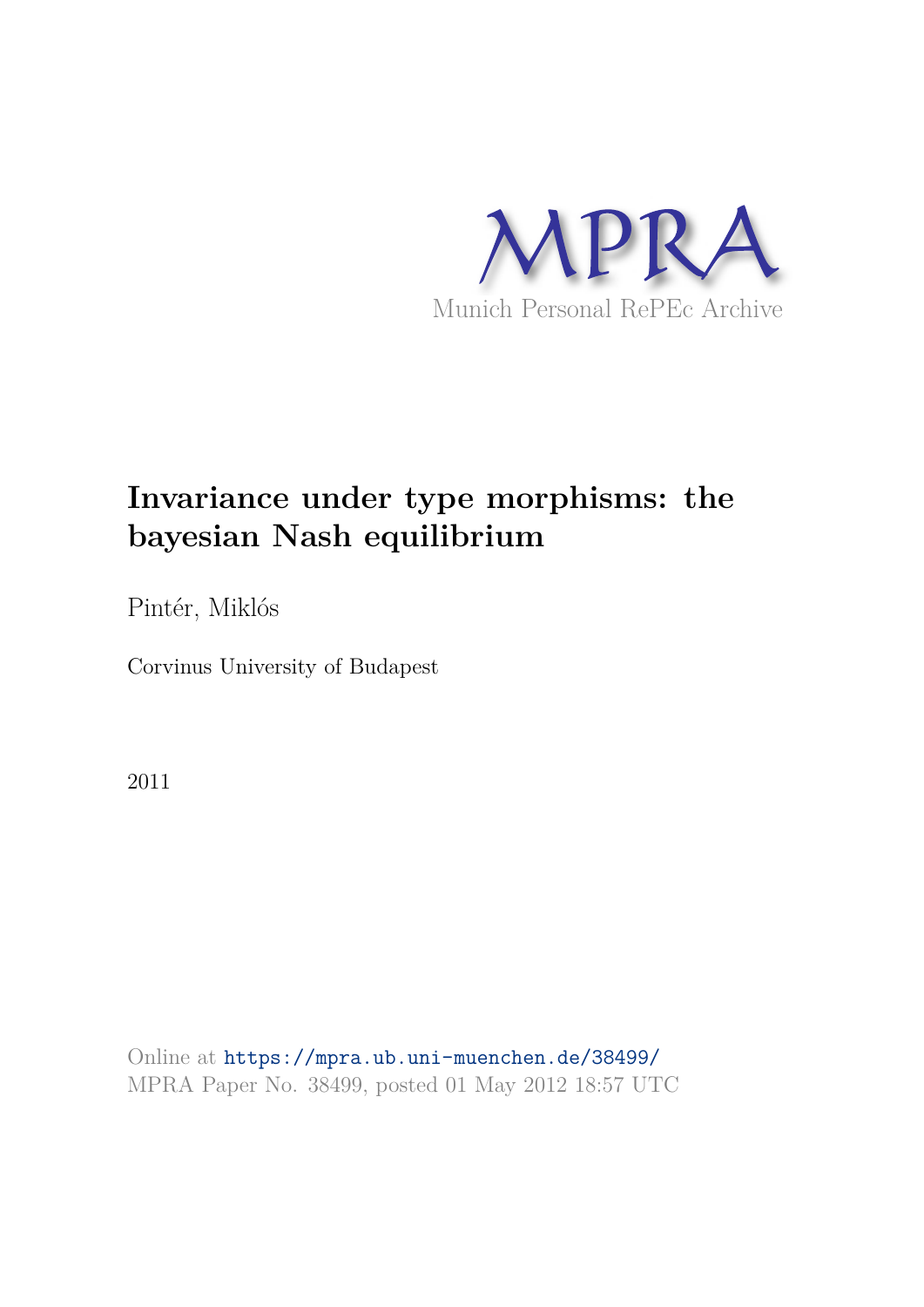# Invariance under type morphisms: the Bayesian Nash Equilibrium<sup>∗</sup>

Miklós Pintér Corvinus University of Budapest†

December 11, 2011

#### Abstract

Ely and Peski (2006) and Friedenberg and Meier (2010) provide examples when changing the type space behind a game, taking a "bigger" type space, induces changes of Bayesian Nash Equilibria, in other words, the Bayesian Nash Equilibrium is not invariant under type morphisms.

In this paper we introduce the notion of strong type morphism. Strong type morphisms are stronger than ordinary and conditional type morphisms (Ely and Peski, 2006), and we show that Bayesian Nash Equilibria are not invariant under strong type morphisms either. We present our results in a very simple, finite setting, and conclude that there is no chance to get reasonable assumptions for Bayesian Nash Equilibria to be invariant under any kind of reasonable type morphisms.

Keywords: Games with incomplete information; Bayesian Nash Equilibrium; Type space

JEL Classification: C72, D80

# 1 Introduction

In incomplete information situations the uncertainties about the situation and about the players' information about the situation etc. are modeled

<sup>\*</sup>I thank Gábor Nguyen and Péter Vida for their comments and remarks. This work is supported by the János Bolyai Research Scholarship of the Hungarian Academy of Sciences and by grant OTKA.

<sup>†</sup>Department of Mathematics, Corvinus University of Budapest, 1093 Hungary, Budapest, Fővám tér 13-15., miklos.pinter@uni-corvinus.hu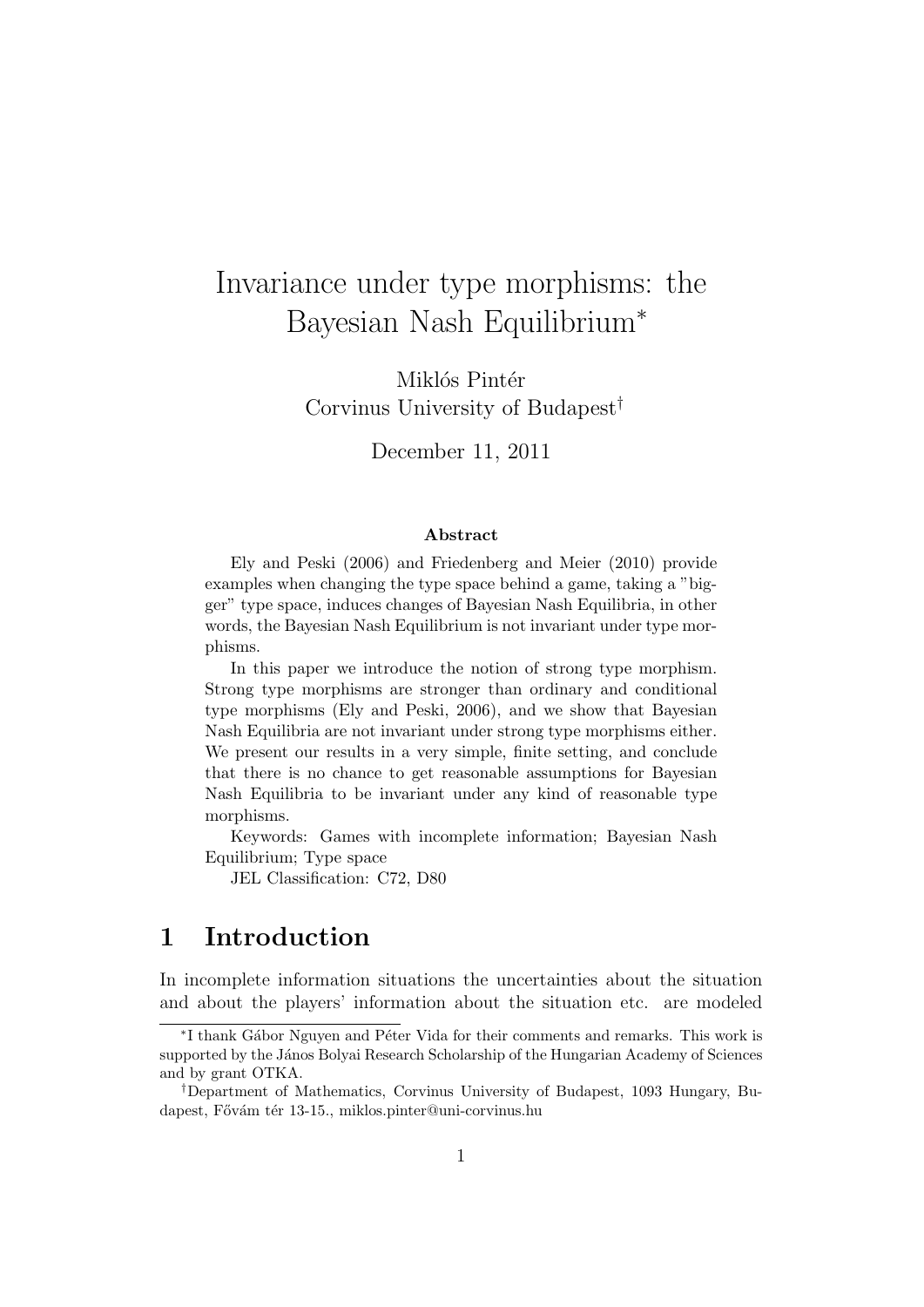by types (Harsányi, 1967-68). A type gives the complete description of the players' epistemological and non-epistemological characteristics, that is, of what the players believe about the situation, what the players believe about the other players' beliefs about the situation, and so on to infinity, and the players' preferences, tastes among others. The formal definition of type spaces is introduced by Heifetz and Samet (1998).

Incomplete information situations can be modeled by Bayesian games. A Bayesian game, more precisely its description, encapsulates the descriptions of the players' epistemic and non-epistemic properties, that is, it contains a type space (see Definition 3). Concrete problems, situations, "call for" concrete type spaces. However, it can happen that the modeler misses a type, so the applied model (Bayesian game and the corresponding type space) is inadequate. Then it is necessary to incorporate the missed type into the Bayesian game, that is, to consider a type space which contains the previously missed type too.

In general, a modeler never can be sure that she does not miss any type, so it is recommended to work with a universal type space (Heifetz and Samet, 1998), with a type space which encapsulates all types. It is well known that whether a universal type space exists or not depends on the model setting (Heifetz and Samet, 1998; Pintér, 2010). In this paper we ignore this problem, since in the simple setting we apply, this problem is not relevant<sup>1</sup>.

A type space is bigger than an other type space if the former contains all types of the latter. Formally, type space  $\mathcal{T}_1$  is broader (bigger) than type space  $\mathcal{T}_2$  if there is a type morphism from type space  $\mathcal{T}_2$  to type space  $\mathcal{T}_1^2$ ; where the type morphism is a function, which maps the types of a type space into an other type space (see Definition 2).

In other words, if a model misses a type, then we have to take a bigger type space (a type space into which the original type space can be mapped by a type morphism) which encapsulates the missed type.

The Bayesian Nash Equilibrium is introduced by Harsányi (1967-68), and it is a commonly used solution concept for Bayesian (incomplete information) games. By an example Ely and Peski (2006) demonstrate that even if two type spaces induce the same beliefs hierarchies for the players, the Bayesian Nash Equilibria can be different in the two games with the different type spaces Friedenberg and Meier (2010) also notice that if we change the type space in a Bayesian game to a bigger type space, then the Bayesian Nash

<sup>&</sup>lt;sup>1</sup>We mean the purely measurable and the topological settings coincide in our simple setting.

<sup>2</sup>Notice that it is common in mathematics to use mappings for comparing sets (objects). E.g. set A is "bigger" than set B, i.e. A has more elements than that B has, if there is an injective mapping from set  $B$  to set  $A$ .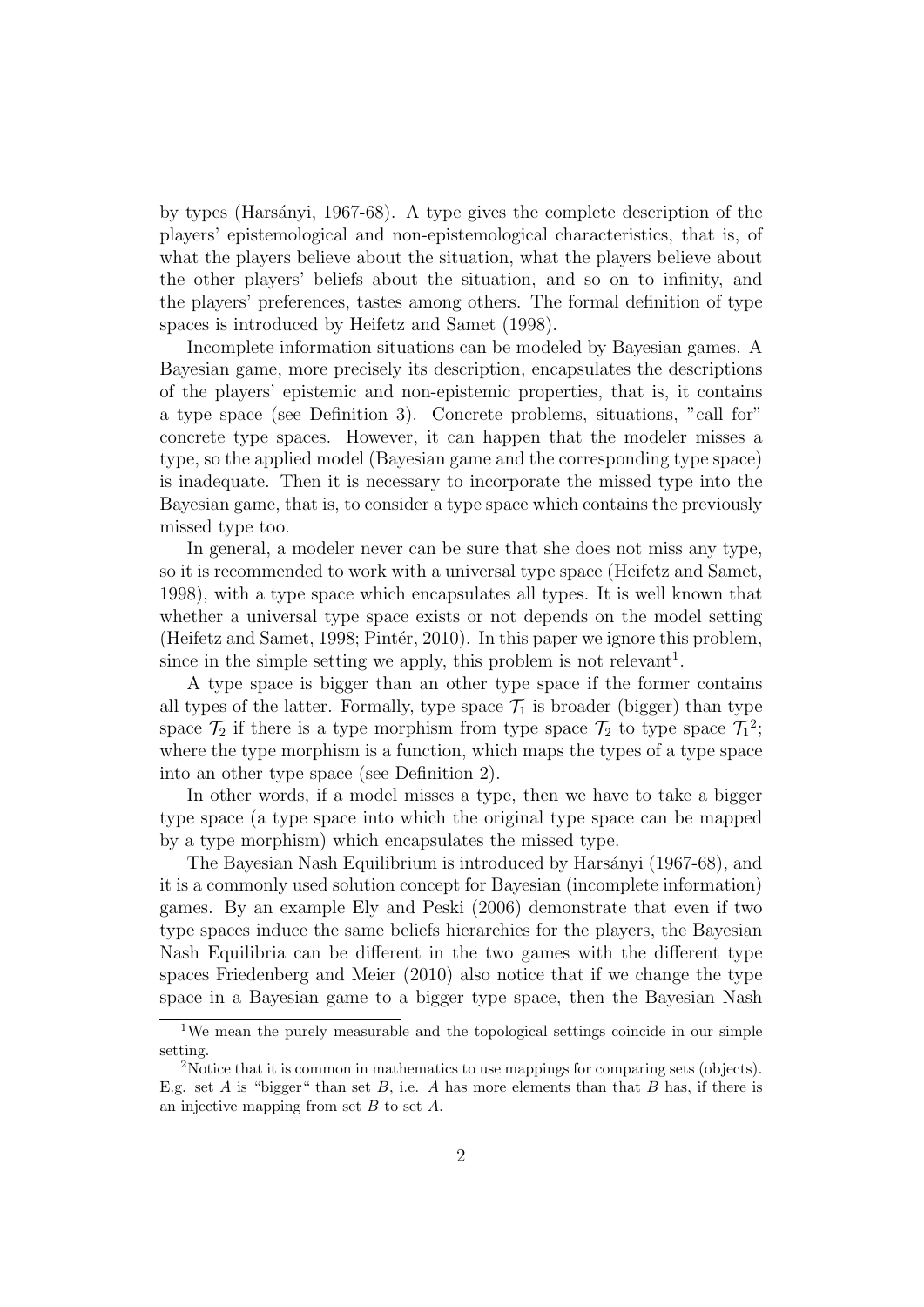Equilibria may change. In other words, examples show that the Bayesian Nash Equilibrium is not invariant under type morphisms.

Furthermore, we can see an interesting duality. While in simple models, for Bayesian games with "simple" type spaces, we can give the Bayesian Nash Equilibria, in these models we never can be sure that all relevant types are considered. However, if we consider the universal (or a "big") type space, when we can be sure that we do not miss any relevant type, then we get a Bayesian game (with the universal or a "big" type space) for which we can hardly give the Bayesian Nash Equilibria.

An attempt to get invariance is made by Ely and Peski (2006) who introduce conditional type morphisms (the authors call it type morphism which preserves conditional beliefs). By the conditional type morphisms less type spaces are related to each other, so there is smaller chance for violating the invariance. We must mention that Ely and Peski (2006)'s goal is not to ensure the invariance of Bayesian Nash Equilibrium, so our results are not directly related to theirs.

We also remark that as the above mention papers (except Harsányi (1967-68)), the literature of type spaces use advanced mathematical tools (see Mertens and Zamir (1985); Brandenburger and Dekel (1993); Heifetz (1993); Mertens et al. (1994); Heifetz and Samet (1999); Battigalli and Siniscalchi  $(1999)$ ; Pintér  $(2005)$ ; Dekel et al.  $(2006, 2007)$  among others)

In this paper we introduce the notion of strong type morphism (see Definition 6). The strong type morphism is stronger than the (ordinary) type morphism and the conditional type morphism (Ely and Peski, 2006), it preserves not only the hierarchies of beliefs and the conditional hierarchies of beliefs of the players, but it does the "aggregated" beliefs of the players as well. By "aggregated" beliefs we mean that if players pool their information, then they can refine their beliefs, they can use an "aggregated" belief which reflects all information the considered players have. The strong type morphism is a very strong concept, it relates two states of the world in two type spaces only if at the two considered states of the world the players pooled (aggregated) information is the same.

By an example we demonstrate that the Bayesian Nash Equilibria are not invariant under strong type morphisms either. Therefore, since in our opinion the strong type morphism is the strongest reasonable type morphism notion, we conclude that there is no relevant concept of type morphisms under which the Bayesian Nash Equilibrium is invariant.

Therefore, contrary to the notions of interim correlated and interim independent rationalizable actions which are invariant under ordinary and conditional type morphisms (in the two player case) respectively – see Dekel et al. (2007) for interim correlated rationalizability and Ely and Peski (2006)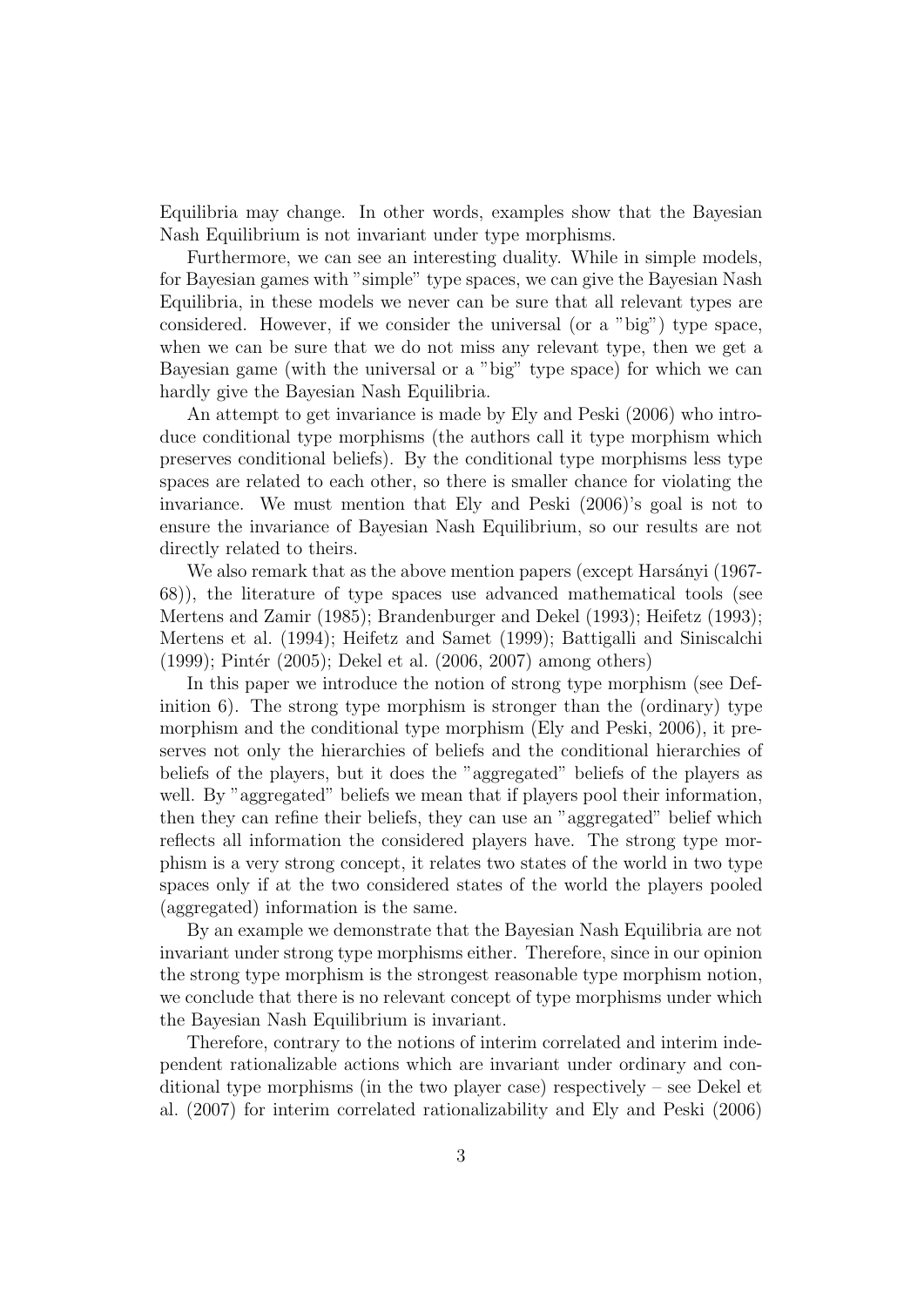for interim independent rationalizability – the Bayesian Nash Equilibrium is a problematic solution concept for incomplete information games.

Furthermore, we provide all results and concepts in a simple, finite game and finite type space setting. By doing so (1) we make our results accessible for readers who are not familiar with advanced mathematics (e.g. with measure theory), (2) we demonstrate that the discussed problem (the invariance of Bayesian Nash Equilibrium) does not call for tools of advanced mathematics, and last but not least, (3) we can avoid certain technical difficulties.

In point (3) above, we refer to the following problem. When we introduce a type morphism which work with not only beliefs, but conditional beliefs, or aggregated beliefs, then we should introduce these concepts for the type spaces too. In the abstract settings (see e.g. Heifetz and Samet  $(1998)$ ; Pintér (2010)) it could be very difficult to introduce conditional and aggregated beliefs. In the finite setting we consider, we can introduce these notions (conditional beliefs and aggregated beliefs) in very simply ways and forms.

The setup of the paper is as follows: in Section 2 we introduce the main notions of type spaces, Bayesian games and type morphisms. Section 3 presents the main results. The last section briefly concludes.

### 2 Type spaces and other notions

Harsányi (1967-68) introduces the notion of types so as to avoid that the players' hierarchies of beliefs<sup>3</sup> come in models explicitly. A type of a player gives a complete description of the player, it encompasses her all relevant beliefs, knowledges, features and properties. Heifetz and Samet (1998) introduce the formal concept of type spaces. The type space is a tuple, a mathematical object, which collects certain types of the players, and explicitly gives the players' beliefs at their types.

In the following definition we present the notion of type spaces we use in this paper.

**Definition 1.** A type space based on parameter space P is a tuple  $(P, \{T_i\}_{i \in N},$ Π) such that

- $P$  is the non-empty, finite parameter set,
- $T_i$  is the non-empty, finite type set of player i,  $i \in N$ ,
- $\Pi$  is a probability distribution on  $P \times T$ , it is called common prior,

 $3$ Harsányi (1967-68) calls them "infinite regress in reciprocal expectations".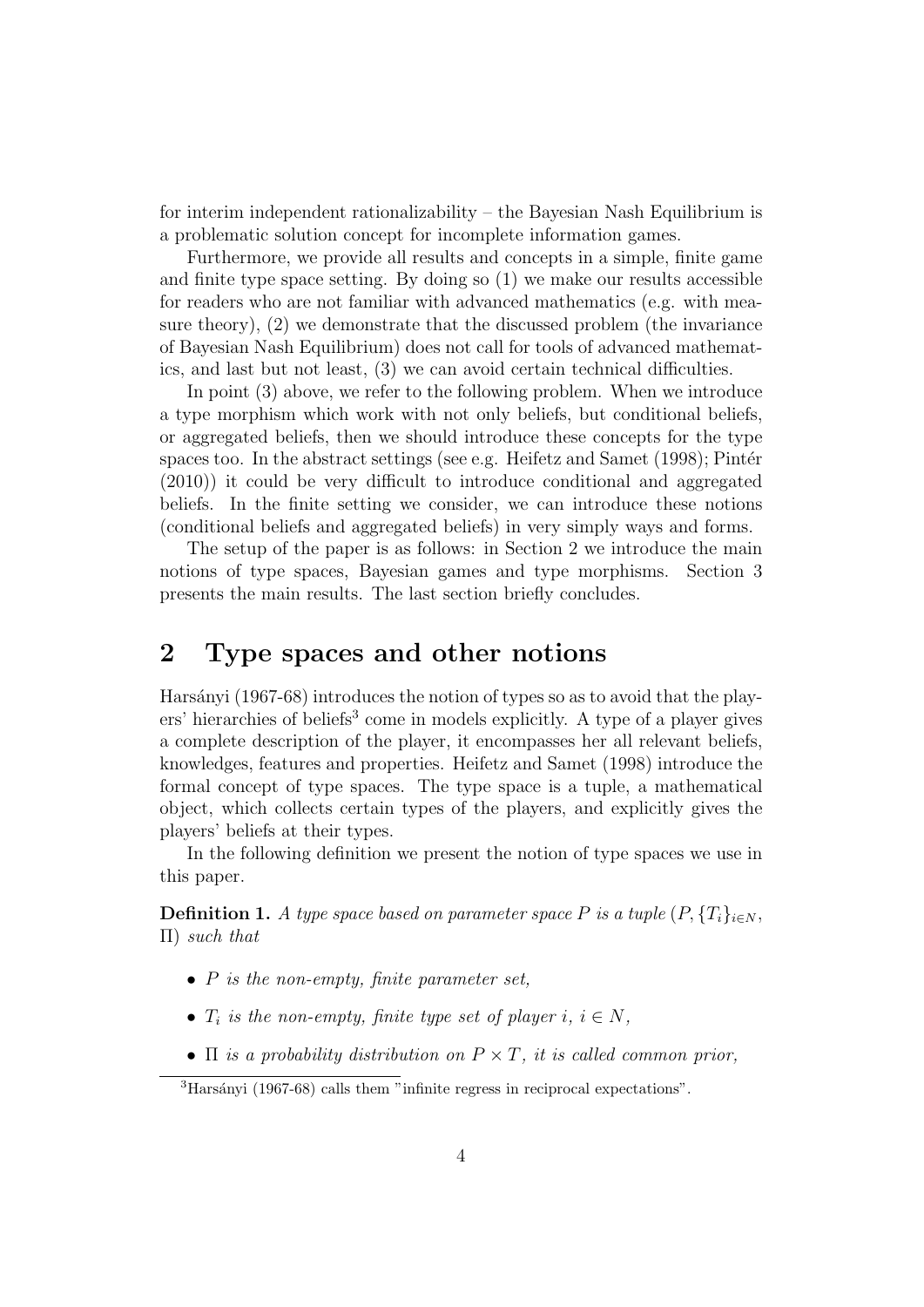where  $N = \{1, 2, ..., n\}$  is the player set, and  $T = \times_{i \in N} T_i$ .

Parameter set  $P$  is a set containing all states of nature, that is, it consists of parameters which are relevant for the modeled situation, but cannot be assigned to any player. In this paper we assume that the parameter set is finite, and every subset of it is an event, put it differently, the players are capable of recognizing (naming) any subset of P.

 $T_i$  is the type set of player i, it consists of parameters which are relevant for the modeled situation and can be assigned to player i. Typically, the players' taste and beliefs are represented by types. We can also say that the parameter set  $P$  is the type set of the nature, in this sense the nature is a player. As in the case of the parameter set, we assume that the type sets are finite sets, and every subset of a type set is an event.

The space  $P \times T$  is the state space, its points are the states of the world. Each state of the world is a complete description of a possible state: of the state of nature (the component belonging to  $P$ ) and of the players' types (the components belonging T). Therefore, at state of the world  $(p, t) \in P \times T$ , where  $t = (t_1, t_2, \ldots, t_n)$ , p is the state of nature, and  $t_i$  is the type of player i.

Harsányi (1967-68) assumes a common prior from which the players' beliefs can be deduced. The assumption of common prior is also called Harsányi Doctrine. The Harsányi Doctrine's philosophical basis is well discussed in the literature (see e.g. the original paper Harsányi  $(1967-68)$ ), so we do not discuss it here. The common prior assumption heavily restricts the class of type spaces we can consider. In this paper, however, it is enough to consider this narrow class of type spaces, because any counterexample in this setting is valid in the general setting (Heifetz and Samet, 1998) as well.

In this paper we assume that each type has positive Π-probability, that is, for each player i and type  $t_i \in T_i$ 

$$
\Pi(P \times T_1 \times \cdots \times T_{i-1} \times \{t_i\} \times T_{i+1} \times \cdots \times T_n) > 0.
$$
 (1)

By Assumption (1) we avoid technical difficulties and can provide our message in a simple setting. If player *i*'s type is  $t_i \in T_i$ , then player *i*' belief at type  $t_i$  is given by the probability distribution  $\Pi(\cdot \mid P \times T_1 \times \cdots T_{i-1} \times$  $\{t_i\} \times T_{i+1} \times \cdots T_n$ , which is a conditional distribution. Put it differently, for any event  $A \subseteq P \times T$ , player i believes at type  $t_i$  that event A occurs (by Bayes' rule) with probability

$$
\Pi(A \mid P \times T_1 \times \cdots \times T_{i-1} \times \{t_i\} \times T_{i+1} \times \cdots \times T_n)
$$
\n
$$
= \frac{\Pi(A \cap P \times T_1 \times \cdots \times T_{i-1} \times \{t_i\} \times T_{i+1} \times \cdots \times T_n)}{\Pi(P \times T_1 \times \cdots \times T_{i-1} \times \{t_i\} \times T_{i+1} \times \cdots \times T_n)}.
$$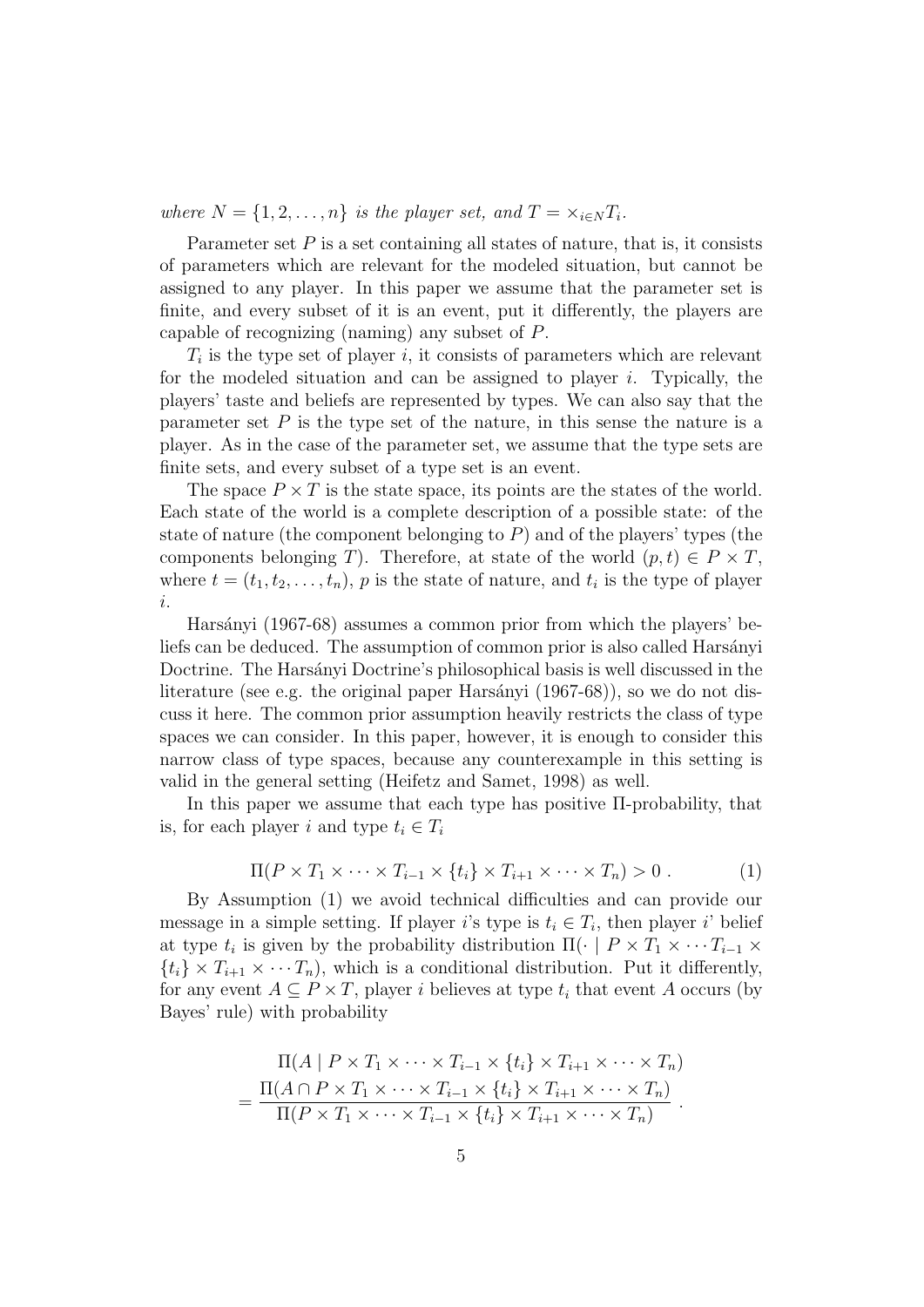Therefore, for each player at each type the type space tells us what the player believes. For each player we can define a function  $\tau_i: T_i \to \Delta(P \times$  $T_{-i}$ ), where  $\Delta$  is the set of probability distributions (measures) and  $T_{-i}$  =  $\times_{j\in N\setminus\{i\}}T_j$ , which gives what player i believes at her types. We call function  $\tau_i$  player *i*'s type function.

In the general setting (see e.g. Heifetz and Samet  $(1998)$ ; Pintér  $(2010)$ ) type spaces contain type functions instead of priors. It is because, in general, even if the players' have priors we cannot apply Bayes' rule to get the type functions since usually the probability of a type is zero (the denominator is zero in Bayes' rule). Therefore, our definition of type space (see Definition 1) is purely a simplified version of the general definition of type space (see Heifetz and Samet (1998)), and it reflects the same intuitions as that the general notion does.

When we would like to compare two type spaces, intuitively, we can say that a type space is bigger than an other, if it contains every type the other does. Moreover, as in the case of sets, where the cardinality of sets are related to each other by functions, in this case we also use functions to establish relations between type spaces. These functions are called type morphisms.

**Definition 2.** Mapping  $(id_P, \varphi)$  – which is the product mapping of the identity mapping on P and  $\varphi = (\varphi_i)_{i \in N}, \varphi_i : T_i \to T'_i, i \in N$  – is a type morphism between type spaces  $\mathcal{T} = (P, \{T_i\}_{i \in N}, \Pi)$  and  $\mathcal{T}' = (P, \{T'_i\}_{i \in N}, \Pi')$ , if for each player  $i \in N$ , type  $t_i \in T_i$  and set  $A \subseteq P \times T'$ 

$$
\Pi'(A \mid P \times T'_1 \times \cdots \times T'_{i-1} \times \{\varphi_i(t_i)\} \times T'_{i+1} \times \cdots \times T'_n)
$$
\n
$$
= \Pi((id_P, \varphi)^{-1}(A) \mid P \times T_1 \times \cdots \times T_{i-1} \times \{t_i\} \times T_{i+1} \times \cdots \times T_n).
$$
\n
$$
(T1)
$$

The type morphism formalizes the intuition that player  $i$  has the same information at types  $t_i \in T_i$  and  $\varphi_i(t_i) \in T'_i$ . However, when one considers players' information, we can mean different things by the word information. Usually (Heifetz and Samet, 1998), we say that player  $i$  has the same beliefs at types  $t_i \in T_i$  and  $\varphi_i(t_i) \in T'_i$ . More precisely, player i's belief hierarchies at types  $t_i \in T_i$  and  $\varphi_i(t_i) \in T'_i$  coincide.

Therefore, a type morphism maps states of the world of a type space to an other type space's states of the world in the way that it preserves the players' hierarchies of beliefs. It is worth noticing, however, that type morphisms preserve not only the belief hierarchies but more. Ely and Peski (2006)'s example (in the Introduction) clearly shows this fact. In that example Ely and Peski (2006) give two different type spaces in which every type induces the same belief hierarchy, that is, all types in the two type space represent the same belief hierarchy. Then they put the type space in a Bayesian game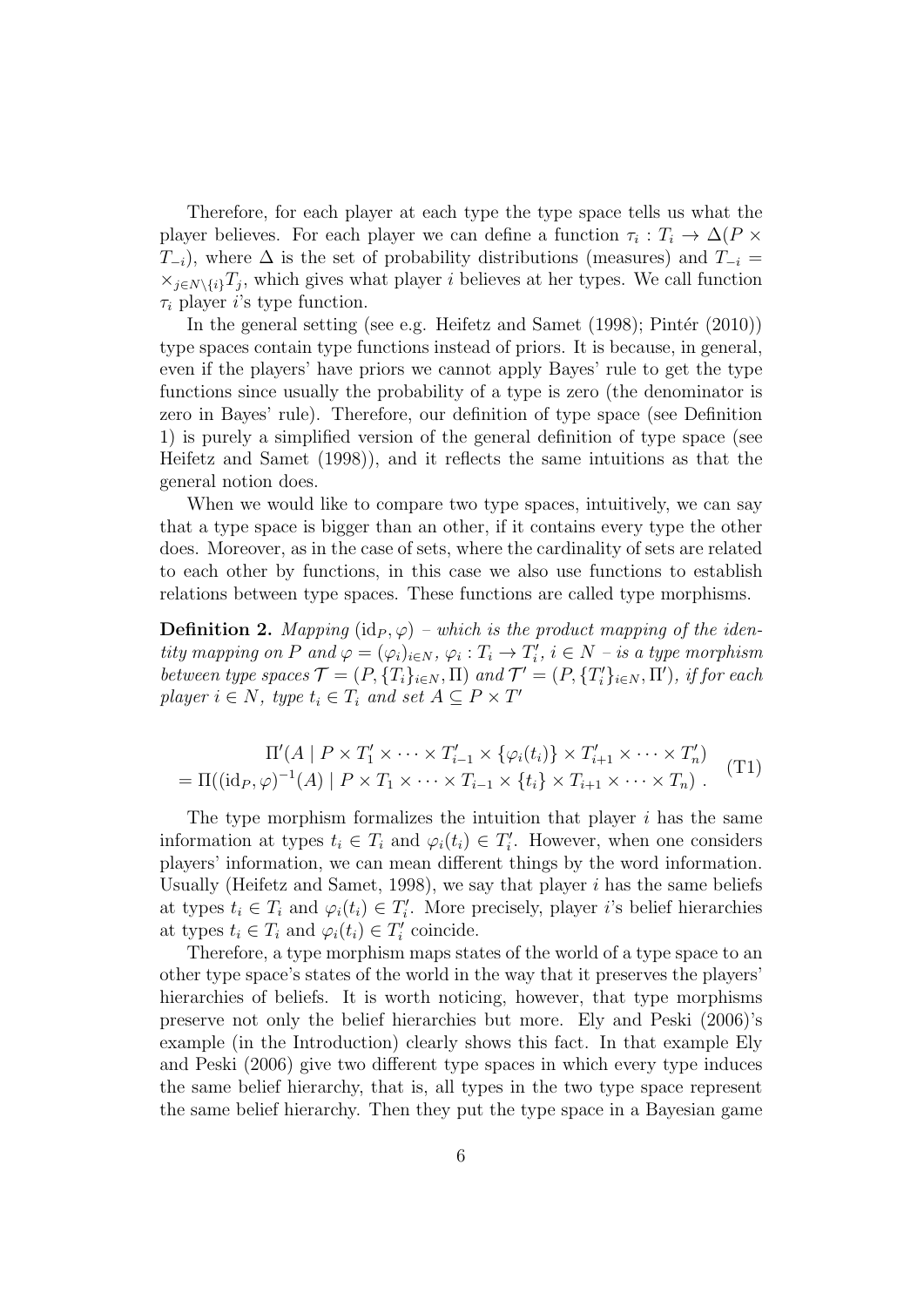and show that the Bayesian Nash Equilibria are different in the two games. However, even if the two considered type space represent the same belief hierarchy, those are not equal by type morphisms, that is, one of the two is strictly bigger than the other, we can type-map the smaller into the bigger, but cannot the bigger into the smaller. Therefore, even if the two type spaces represent the same belief hierarchy those are not equal by type morphism, that is, type morphism preserve not only the belief hierarchies, but something more. For further discussion on this topic see Friedenberg and Meier (2011).

As a consequence of that type morphisms do not only preserve belief hierarchies, we can say that our results are different from Ely and Peski (2006)'s and Sadzik (2010)'s results who focus on the problem that the belief hierarchies are not sufficient to determine interim correlated rationalizable actions and Bayesian Nash Equilibria respectively. In this paper, however, we focus on type morphisms and not on belief hierarchies, and consider type spaces which may reflect different (hierarchies of) beliefs for the players.

Back to the discussion of the intuitions lying behind the notion of type morphisms, by type morphisms we can compare type spaces. We say that type space  $\mathcal{T}'$  is bigger than type space  $\mathcal{T}$ , if there is a type morphism from type space  $\mathcal T$  to type space  $\mathcal T'$ . As we mentioned it in the Introduction, missing relevant types is an important issue in modeling incomplete information situations. If we want to put a missing type in the model, then we have to give a type space, which is bigger than the previously used and encompasses the missing type. In this finite setting, it is easy to incorporate missing types in a model.

We emphasize that, even if the notion of type morphisms used in this paper is different from the general concept introduced by Heifetz and Samet (1998), both formulations capture the same idea, so we do not depart from the main stream of discussing type spaces and type morphisms.

Next, we introduce notion of Bayesian game, the model of incomplete information situations we consider in this paper.

**Definition 3.** A Bayesian game is a tuple  $(N, \{A_i\}_{i\in N}, \{S_i\}_{i\in N}, \{u_i\}_{i\in N}, \mathcal{T})$ such that

- $N$  is the non-empty, finite set of players,
- $A_i$  is the non-empty, finite action set of player  $i, i \in N$ ,
- $s_i: T_i \to A_i$  is a strategy of player i,  $S_i$  is player i's strategy set,  $i \in N$ ,
- $u_i : P \times A \to \mathbb{R}$  is the payoff function of player  $i, i \in N$ ,
- $\mathcal T$  is a type space,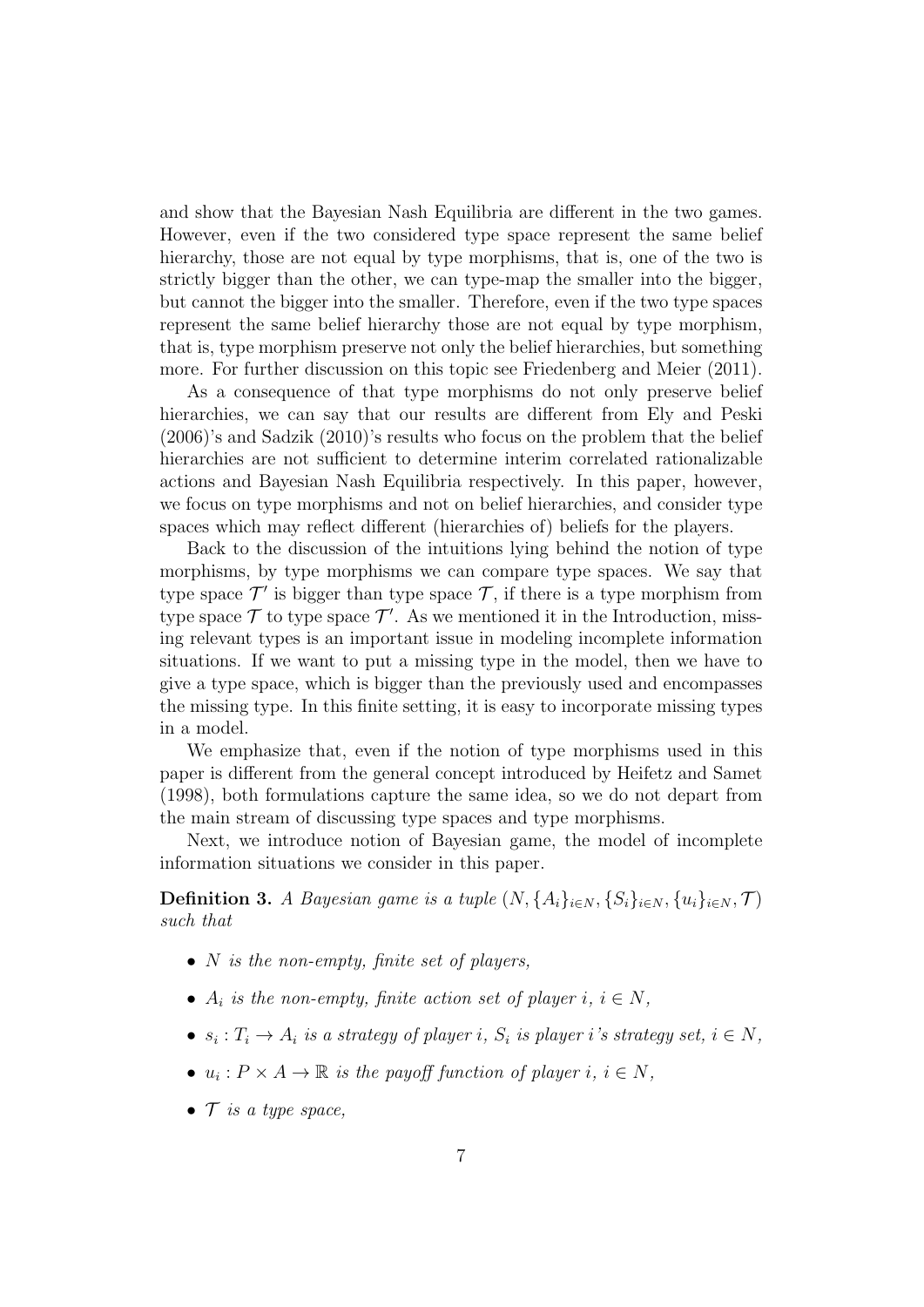where  $A = \times_{i \in N} A_i$ .

The definition above is a simple textbook definition of Bayesian games (see e.g. Mas-Colell et al. (1995)) except that instead of giving the type sets and the common prior explicitly, we refer to the type space encompassing those.

Harsányi (1967-68) introduces also the notion of Bayesian Nash Equilibrium.

**Definition 4.** Strategy profile  $s^* \in S = \times_{i \in N} S_i$  is a Bayesian Nash Equilibrium in Bayesian game  $(N, \{A_i\}_{i\in N}, \{S_i\}_{i\in N}, \{u_i\}_{i\in N}, \mathcal{T})$ , if for each player  $i \in N$  and strategy  $s_i \in S_i$ 

$$
\int_{P \times T} u_i(s^*) \, d\Pi \ge \int_{P \times T} u_i(s_i, s_{-i}^*) \, d\Pi ,
$$

where  $(s_i, s_{-i}^*) = (s_1^*, s_2^*, \ldots, s_{i-1}^*, s_i, s_{i+1}^*, \ldots, s_n^*)^4$ .

It is well-known that in this finite setting the two notions of Bayesian Nash Equilibrium – first when it is defined as a Nash Equilibrium in the exante strategic form, and second when it is defined as a Nash Equilibrium in the interim strategic form – coincide. Therefore, our results are meaningful for both approaches.

Furthermore, it follows from the above definitions that in this paper we do not allow the players to play mixed actions, so we do not consider mixed, but pure Bayesian Nash Equilibria. This assumption also helps us to keep the setting simple, to avoid (unnecessary) technical difficulties. As we discuss it in Subsection 3.1 that we use pure Bayesian Nash Equilibria instead of the more general mixed Bayesian Nash Equilibria has no impact on the message of this paper. Our results are valid in any reasonable general setting, including the setting when one considers mixed Bayesian Nash Equilibria.

# 3 Results

In this section we present an example for Bayesian Nash Equilibria being not invariant under type morphisms. Even if the example is very simple, it grabs the very essence of the problem, and clearly shows that there is no chance for assumptions ensuring the invariance of Bayesian Nash Equilibria under type morphisms.

<sup>&</sup>lt;sup>4</sup>It is worth noticing that in the above definition  $u_i(s^*)$  is a composite function.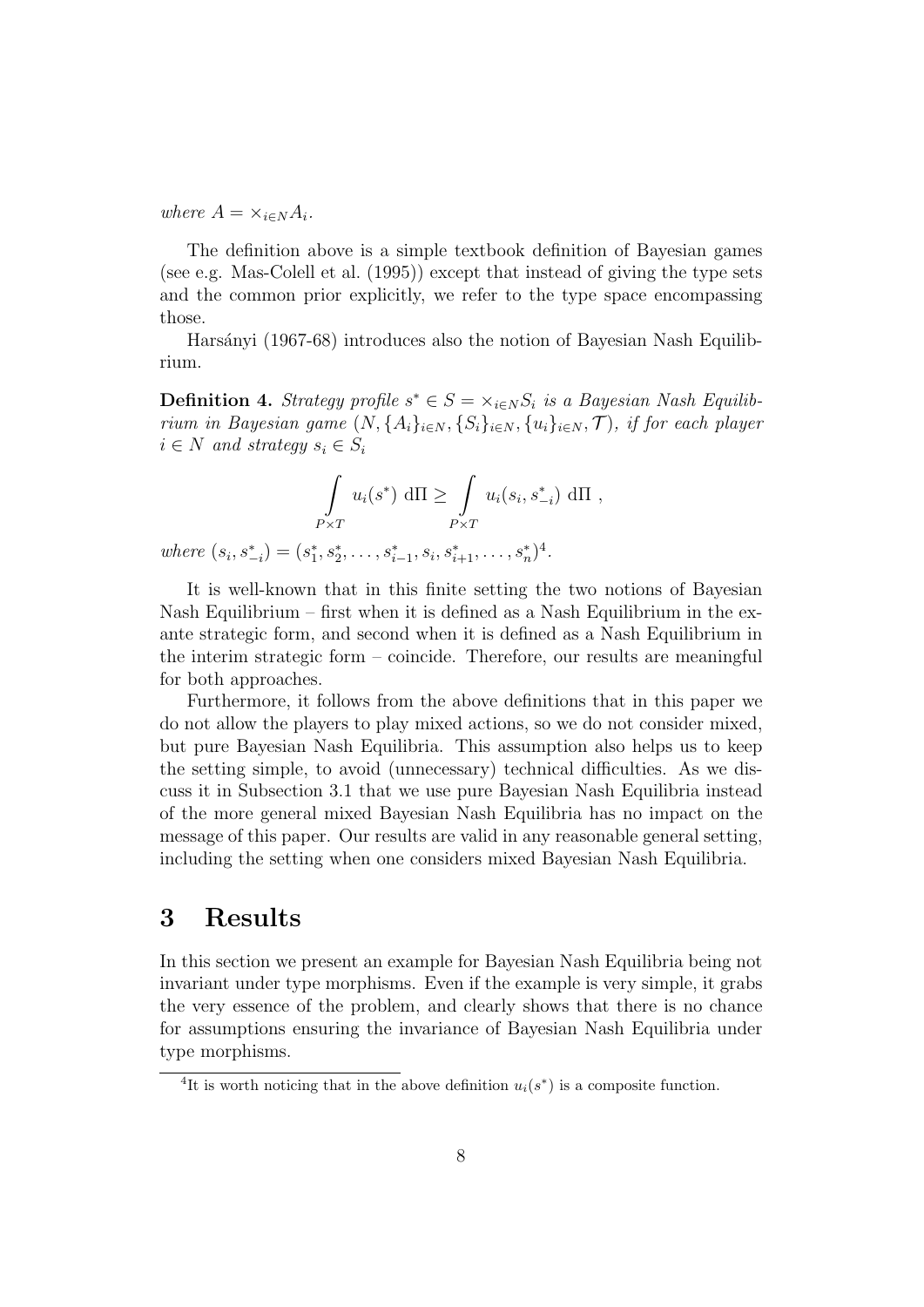### 3.1 Invariance under ordinary type morphisms

First, we take (ordinary) type morphisms (see Definition 2).

*Example* 5. Consider a  $2 \times 2$  game, and let the parameter space (which contains the basic uncertainties of the model, the states of nature) be P  $= {\theta_1, \theta_2},$  the payoffs be given by Tables 1 and 2.

|          |    | Player 2 |  |
|----------|----|----------|--|
|          |    |          |  |
| Player 1 |    | (0,0)    |  |
|          | 1) | (0,0)    |  |

| Table 1: The state of nature is $\theta_1$ |  |  |  |  |
|--------------------------------------------|--|--|--|--|
|--------------------------------------------|--|--|--|--|

|          | Player 2 |      |
|----------|----------|------|
|          |          |      |
| Player 1 | (0,1)    | 1,0) |
|          | (1,0)    |      |

Table 2: The state of nature is  $\theta_2$ 

Type space 1: Consider the following type space  $\mathcal{T}_1 = (P, \{\{t_i\}\}_{i=1,2}, \Pi)$ , where

$$
\Pi({x}) = \begin{cases} 1, & \text{if } x = (\theta_1, t_1, t_2) \\ 0 & \text{otherwise} \end{cases}
$$

that is, it is commonly believed that the actual state of nature is  $\theta_1^5$ . Therefore, it is enough to consider the game in Table 1, so every strategy profile  $((s_1 = U, s_2 = \tilde{L}), (s_1 = U, s_2 = R), (s_1 = D, s_2 = L), \text{ and } (s_1 = D, s_2 = R))$ is a Bayesian Nash Equilibrium.

Type space 2: Consider the following type space  $\mathcal{T}_2 = (P, \{t_i^1\})$  $\{^1_i, t^2_i\}$ <sub>i=1,2</sub>, Π′ ), where

$$
\Pi'(\{x\}) = \begin{cases} \frac{1}{2}, & \text{if } x = (\theta_1, t_1^1, t_2^1) \text{ or } x = (\theta_2, t_1^2, t_2^2) \\ 0 & \text{otherwise} \end{cases}
$$

<sup>&</sup>lt;sup>5</sup>We mean both players believe with probability one that the state of nature is  $\theta_1$ , both players believe with probability one that the other player believes with probability one that the state of nature is  $\theta_1$ , and so on to infinity.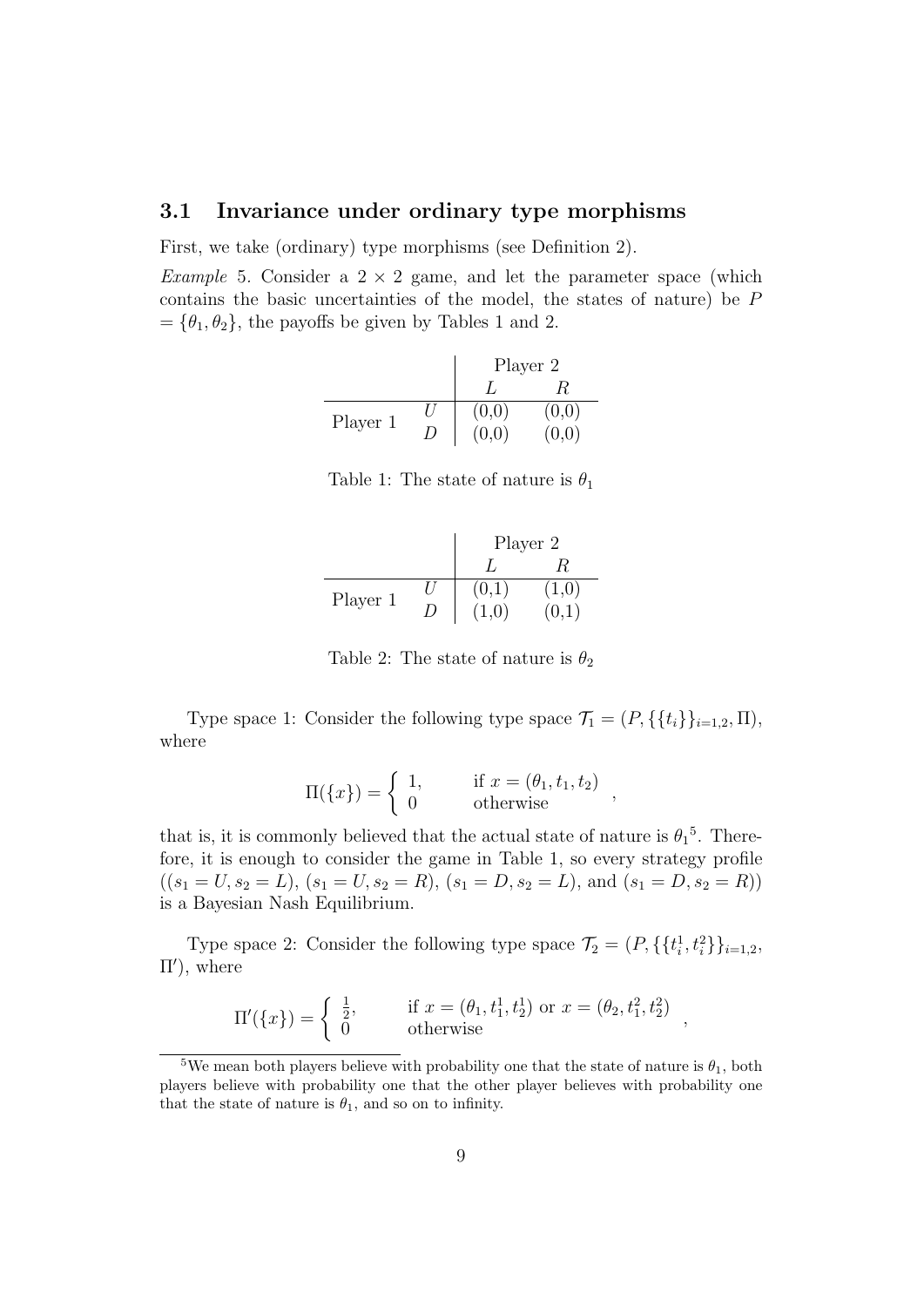that is, at type profile  $(t_1^1, t_2^1)$  it is commonly believed that the state of the world is  $(\theta_1, t_1^1, t_2^1)$ , and at type profile  $(t_1^2, t_2^2)$  it is commonly believed that the state of the world is  $(\theta_2, t_1^2, t_2^2)$ .

Since at type profile  $(t_1^2, t_2^2)$  it is commonly believed that the players play a game having no Nash Equilibrium, there is no Bayesian Nash Equilibrium in this game.

Let mapping  $\varphi = (\varphi_i)_{i=1,2}$  be defined as  $\varphi_i(t_i) = t_i^1$  $i_i^1$ ,  $i \in N$ . Then, it is a slight calculation to see that  $(id_P, \varphi)$  is a type morphism from type space  $\mathcal{T}_1$ to type space  $\mathcal{T}_2$ .

Since at type space  $\mathcal{T}_1$  there are four Bayesian Nash Equilibria and at type space  $\mathcal{T}_2$  there is no Bayesian Nash Equilibrium, we can conclude that the Bayesian Nash Equilibrium is not invariant under (ordinary) type morphisms.

As we have mentioned earlier, in this paper we do not allow the players to play mixed actions, that is, we consider pure Bayesian Nash Equilibria (see Definition 4). It is obvious, however, that all results and anomalies we present in this paper remain valid in a more complex setting, where e.g. mixed Bayesian Nash Equilibria are considered. The more complex setting could only make the discussion more technical, it could not add anything to the message of this paper.

In order to demonstrate this argument, consider the following example. Take two complete information game, one where at each action profile all players get 0 payoff, and an other in which there is no mixed Nash Equilibrium. Then in the first game there are many Nash Equilibria, more precisely, every strategy profile is a Nash Equilibrium. Moreover, w.l.o.g. we can assume that in the two games the players' sets coincide and so do the strategy sets<sup>6</sup>. Let the parameter set  $(P)$  consist of states:  $\theta_1$  represents the case when the first (the trivial) game is played, and  $\theta_2$  stands for the case when the second game (having no mixed Nash Equilibrium) is played.

Consider the two following type spaces: first when each player has only one type, and it is commonly believed that the players play the first game, that is, it is commonly believed that the state of nature is  $\theta_1$ . In this game there are many Bayesian Nash Equilibria<sup>7</sup>.

The second, when each player has two types, we refer to the types as the first type and as the second type of a given player. Moreover, at the type profile, where each player's type is the first type, let commonly believed that the state of the world is that where the state of nature is  $\theta_1$ , and the type

 $6$ Notice that, we can define the first game as it is played by the players of the second game, and the players' strategies are also coincide with the strategies of the second game. The two games differ only in the payoffs.

<sup>&</sup>lt;sup>7</sup>The analogy with type space  $\mathcal{T}_1$  of Example 5 is clear.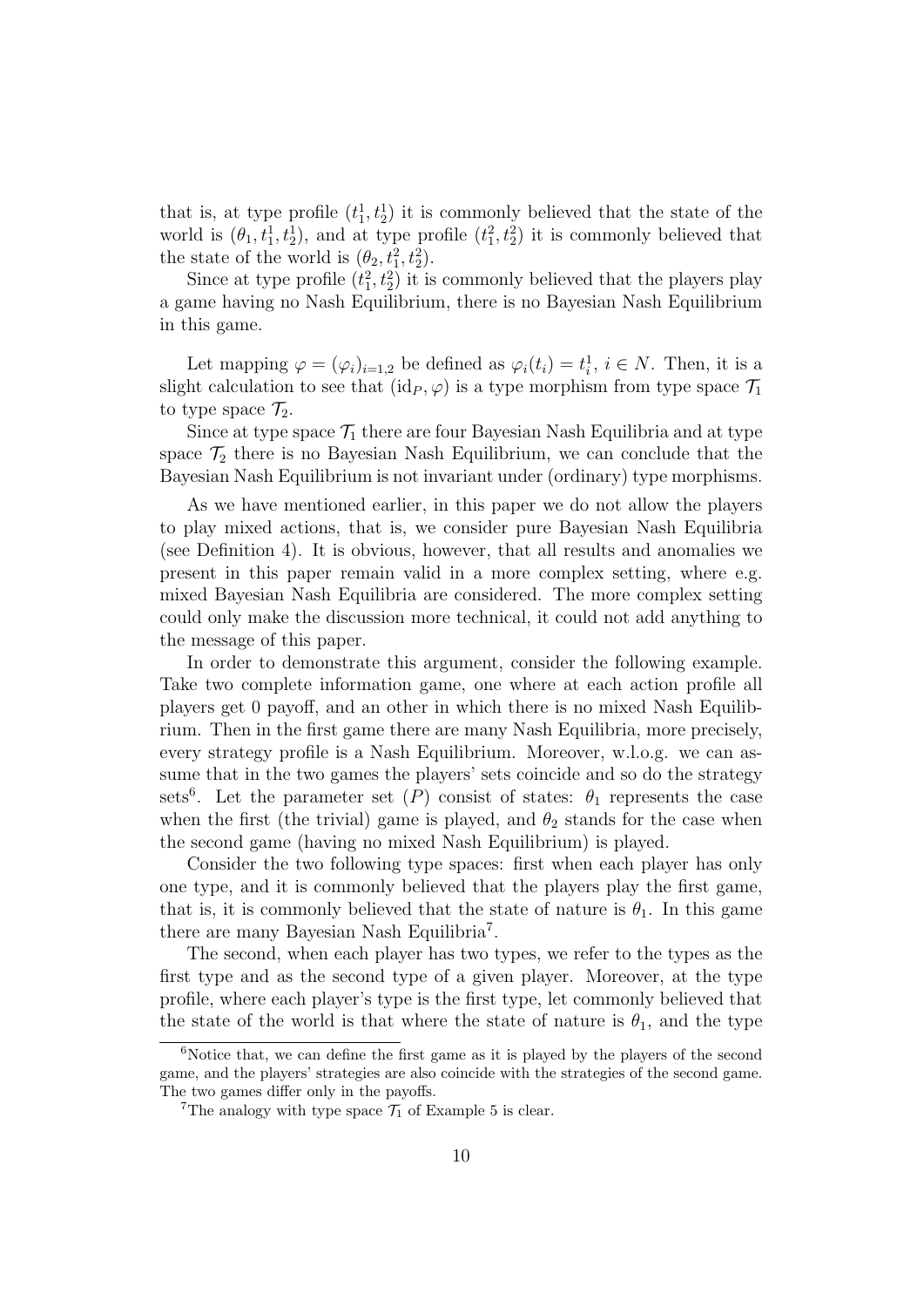profile is as it is. Therefore, at the "first type" type profile it is commonly believed that the players play the first (trivial) game. At the type profile, where each player's type is the second type, let commonly believed that the state of the world is that where the state of nature is  $\theta_2$ , and the type profile is as it is. Therefore, at the "second type" type profile it is commonly believed that the players play the second game, the game having no mixed Nash Equilibrium<sup>8</sup>.

Therefore, at the first type space there are many Bayesian Nash Equilibria, while at the second type space there is no Bayesian Nash Equilibrium. Finally, consider the function, which maps the types of the first type space into the first types of the second type space. Then, it is easy to see that the product of the identity mapping on the parameter set and this function is a type morphism<sup>9</sup>, so we can conclude again that the Bayesian Nash Equilibria are not invariant under (ordinary) type morphisms.

If we liked to present the above example precisely not only "verbally", however, then we would have to define all notions in an abstract setting, therefore we would care about many technical details, which as the above discussion clearly shows, is unnecessary for the results of this paper.

### 3.2 Invariance under strong type morphisms

Ely and Peski (2006) introduce the notion of conditional type morphism. Conditional type morphisms are type morphisms that preserve not only the players' beliefs, but their conditional beliefs too<sup>10</sup>. Ely and Peski  $(2006)$ consider only the two player setting, where the conditional beliefs of player i give at each type of player i that what she believes about the parameter set contingent on the types of the other player. Practically, the conditional beliefs give what the given player believes about that what information she and the other player would have together if they pooled their information. Therefore, in a certain sense, the conditional beliefs are aggregated beliefs of two given players.

In the following we "extend" the definition of conditional type morphism by Ely and Peski (2006), and introduce a notion where not only two, but all players can pool (aggregate) their information. We call this notion strong type morphism. In our simple, finite setting, however, it is possible to formulate aggregated beliefs without sophisticated mathematical tools, and we can ignore certain conceptual aspects either. Since we use type spaces with

<sup>&</sup>lt;sup>8</sup>The analogy with type space  $\mathcal{T}_2$  of Example 5 is obvious.

<sup>&</sup>lt;sup>9</sup>The analogy with mapping  $(id_P, \varphi)$  of Example 5 is apparent.

<sup>&</sup>lt;sup>10</sup>We are not precise here, since the conditional type morphisms preserve not only the players' conditional beliefs, but their hierarchies of conditional beliefs too.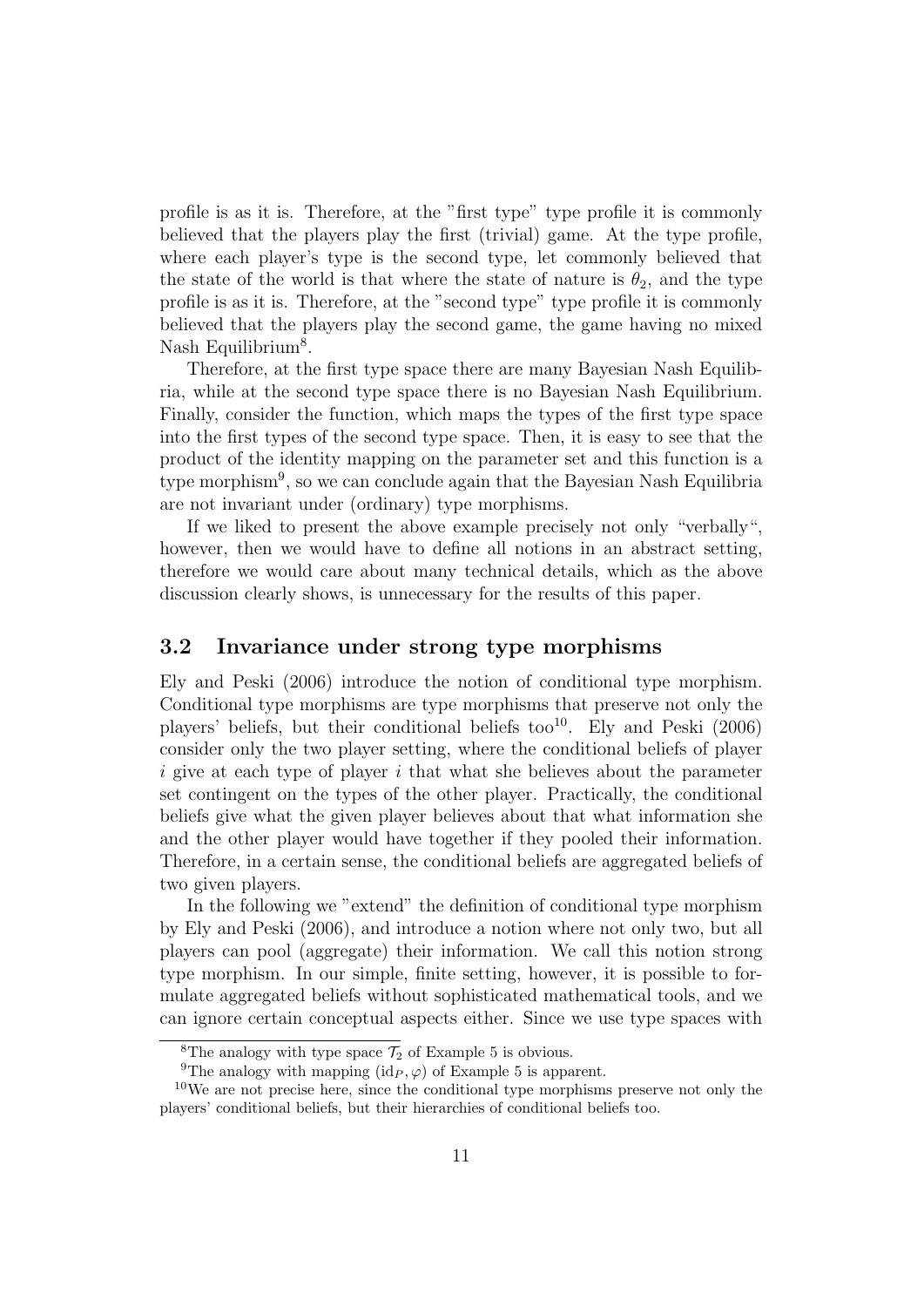common prior, we implicitly assume that all players believe the same about their aggregated beliefs, that is, e.g. both players i and j believe the same about what information they would have if they pooled their information.

In order to consider the aggregated beliefs of two or more players we must have introduced these beliefs in the type spaces too. Doing so, however, may cause many technical difficulties, but does not add anything new for the message of the paper. E.g. in type space  $\mathcal{T}_2$  (see Example 5) the aggregated beliefs of the players at type profiles  $(t_1^1, t_2^1)$  and  $(t_1^2, t_2^2)$  are well defined by the common prior and the Bayes' Rule. However, at type profiles  $(t_1^1, t_2^2)$ and  $(t_1^2, t_2^1)$  this type space says nothing, since the probabilities of these type profiles are zero, so we cannot apply the Bayes' Rule. In this case we can introduce an "aggregated type" function,  $f_a: T_1 \times T_2 \to \Delta(P)$ , into the model, which tells us the two players' beliefs about the states of nature at their type profiles.

At type profiles  $(t_1^1, t_2^1)$  and  $(t_1^2, t_2^2)$  the common prior tells us the ag- $_1, \iota_2$ ) and  $(\iota_1, \iota_2)$ gregated beliefs of the players,  $f_a(t_1^1, t_2^1)(\lbrace x \rbrace) = \begin{cases} 1, & \text{if } x = \theta_1 \\ 0, & \text{otherwise} \end{cases}$ , and

 $f_a(t_1^2, t_2^2)(\lbrace x \rbrace) = \begin{cases} 1, & \text{if } x = \theta_2 \\ 0 & \text{otherwise} \end{cases}$ . In the cases of the two remaining type profiles, however, we must explicitly give the aggregated beliefs, e.g. let  $f_a(t_1^1, t_2^2)(\{\theta_1\}) = f_a(t_1^1, t_2^2)(\{\theta_2\}) = f_a(t_1^2, t_2^1)(\{\theta_1\}) = f_a(t_1^2, t_2^1)(\{\theta_2\}) = \frac{1}{2}$ that is, the players believe at both considered type profiles that both states of nature occur with equal probability.

In order to avoid giving the technically non trivial definition of "extended" type spaces (which encapsulate aggregated beliefs), we define the notion of strong type morphism as follows:

**Definition 6.** Mapping (id<sub>P</sub>,  $\varphi$ ) – which is the product mapping of the identity mapping on P and  $\varphi = (\varphi_i)_{i \in N}$ ,  $\varphi_i : T_i \to T'_i$ ,  $i \in N$  – is a strong type morphism between type spaces  $\mathcal{T} = (P, \{T_i\}_{i \in N}, \Pi)$  and  $\mathcal{T}' = (P, \{T'_i\}_{i \in N}, \Pi')$ , if for each set of players  $S \subseteq N$ ,  $S \neq \emptyset$ , types  $t_i \in T_i$ :

$$
\Pi(P \times \{t_S\} \times T_{-i}) > 0 , \qquad (S1)
$$

and for any set  $A \subseteq P \times T'$ :

$$
\Pi'(A \mid P \times \{\varphi_S(t_S)\} \times T'_{-S}) = \Pi((\mathrm{id}_P, \varphi)^{-1}(A) \mid P \times \{t_S\} \times T_{-S}), \quad (2)
$$

where  $t_S = \times_{i \in S} \{t_i\}$ ,  $T_{-S} = \times_{i \in N \setminus S} T_i$  and  $\varphi_S = \times_{i \in S} \varphi_i$ .

Intuitively, strong type morphisms preserve not only the players' beliefs and conditional beliefs, but their aggregated beliefs too. In other words,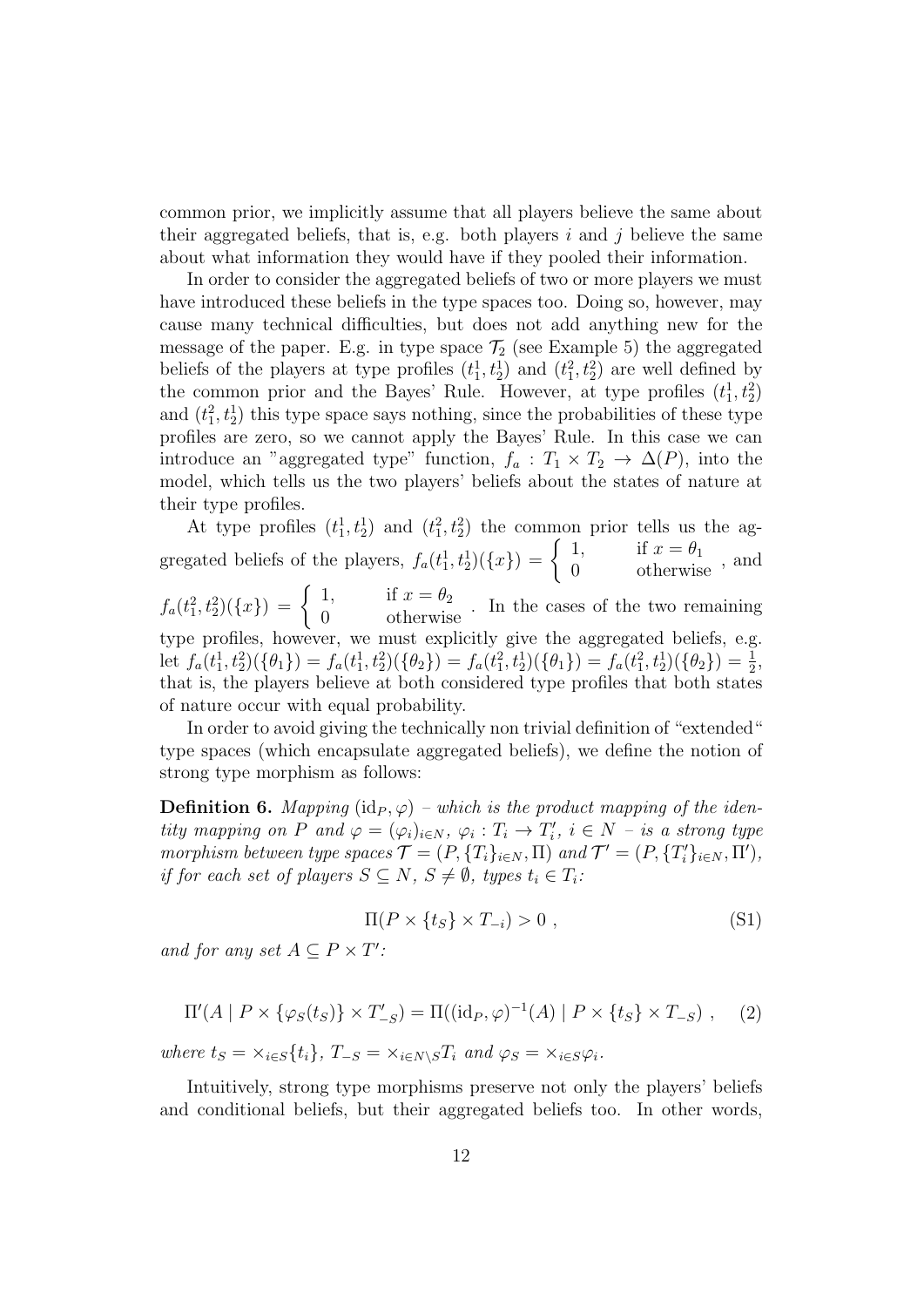a strong type morphism maps a type profile to such an other type profile at which the players have the same aggregated information (as that at the original type profile). In our setting with two players Ely and Peski (2006)'s conditional type morphism and the strong type morphism coincide. On the other hand, in our setting we deviate from Ely and Peski (2006)'s more technical definition in two points:

(1) In point (S1) we require that a strong type morphism can take only type spaces as domain where the common prior determines the aggregated beliefs. This is because we do not want to introduce the notion of an "extended" type space. Point (2) also imposes a requirement on the involved type spaces, it says (among others) that at the type profiles in the range of a strong type morphism the aggregate beliefs must be deducible from the common prior. It is clear that in a general setting, e.g. in Ely and Peski (2006)'s setting, much more type space can be related than that in our setting. Therefore, our results are valid in any reasonable general setting as well.

(2) An other, but minor point is that in Ely and Peski (2006)'s approach different players can have different aggregated beliefs at the same type profile. In our example, we give only one aggregated beliefs for the two players in type space  $\mathcal{T}_1$  (of Example 5). First, as we said in Point (1) we do consider aggregated beliefs deducible from the common prior. Second, since we assume a common prior, it is very natural to suppose that the aggregated beliefs of the two players are the same. We mean, this implicit assumption fits the setting we consider.

It is easy to see that strong type morphisms are stronger than (ordinary) type morphisms. That is, if there is a strong type morphism from type space  $\mathcal T$  to type space  $\mathcal T'$ , then that is also an ordinary type morphism between the two type spaces.

It is also straightforward that type morphism  $\varphi$  in Example 5 is a strong type morphism from type space  $\mathcal{T}_1$  to type space  $\mathcal{T}_2$ . To sum up, Bayesian Nash Equilibria are not invariant under strong type morphisms either. Moreover, since in the two player setting the notions of strong morphism and of Ely and Peski (2006)'s conditional type morphism coincide, we can also conclude that Bayesian Nash Equilibria are not invariant under conditional type morphisms either.

Finally, we close our discussion with some remarks on a related paper, on Friedenberg and Meier (2010). Friedenberg and Meier (2010) give two results on invariance of Bayesian Nash Equilibria under type morphisms (see Proposition 7.1 on p. 23 and Section 8). They assume that either (i) the two involved type spaces can differ in only countably many types or (ii) each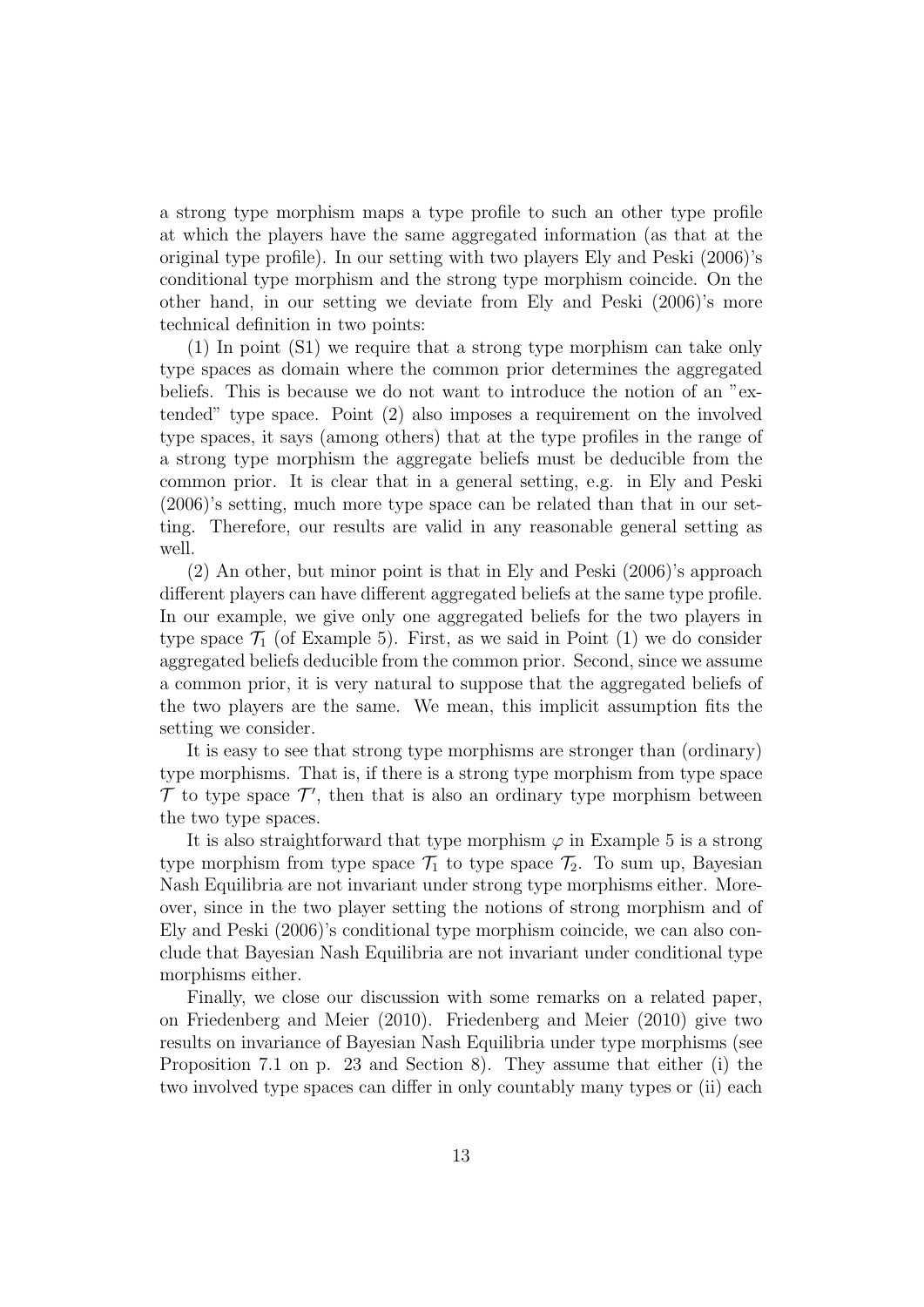type has positive probability under the common prior<sup>11</sup>. Since Friedenberg and Meier (2010) work in general setting, we compare the general setting consequences of our results to their results.

As we have already mentioned in the Introduction, there is an interesting duality in the relation of Bayesian Nash Equilibria and type spaces. For Bayesian games with simple type spaces we can determine the set of Bayesian Equilibria, but in this case we cannot be sure that we do not miss (important) types. If we consider a "big" (the universal if it exists) type space (Heifetz and Samet, 1998), then we can be sure that we do not miss any type, however for Bayesian games with a "big" type space we can hardly give the set of Bayesian Nash Equilibria.

Considering Friedenberg and Meier (2010)'s results we can see the followings. If we take a "big" (the universal if it exists) type space, then any type space differing from it in only countable many types is so big (practically as big as the "big" is) that we can hardly determine the Bayesian Nash Equilibria. Put it differently, Friedenberg and Meier (2010)'s Result (i) does not answer the problem of how we can make conclusions about Bayesian Nash Equilibria for big type spaces from simple, easy to handle type spaces.

Furthermore, the interesting ("big") type spaces are uncountably infinite type spaces, so it is impossible that each type has positive probability by the common prior. Therefore, Friedenberg and Meier (2010)'s positive Result (ii) is not a solution for the problem we consider in this paper either.

However, it is also worth mentioning that Friedenberg and Meier (2010)'s goal is different from ours, they show that even if an analyst works with the universal type space (or a "big" type space, since the universal type space might not exist), her predictions will not coincide with the players' own predictions (assuming they know more and can preclude certain types). This is an alternative way to consider the problem discussed in this paper.

### 4 Conclusion

In this paper we have showed that Bayesian Nash Equilibria are not invariant under type morphisms. We have presented our results in a very simple, finite setting, by doing so we have demonstrated that this problem can be examined without any heavy mathematical tools. The example we have provided clearly shows that there is no chance for assumptions ensuring the invariance of Bayesian Nash Equilibria under either ordinary or conditional or strong type morphisms.

<sup>11</sup>Friedenberg and Meier (2010) use mixed Bayesian Nash Equilibria, so our results do not contradict with their results.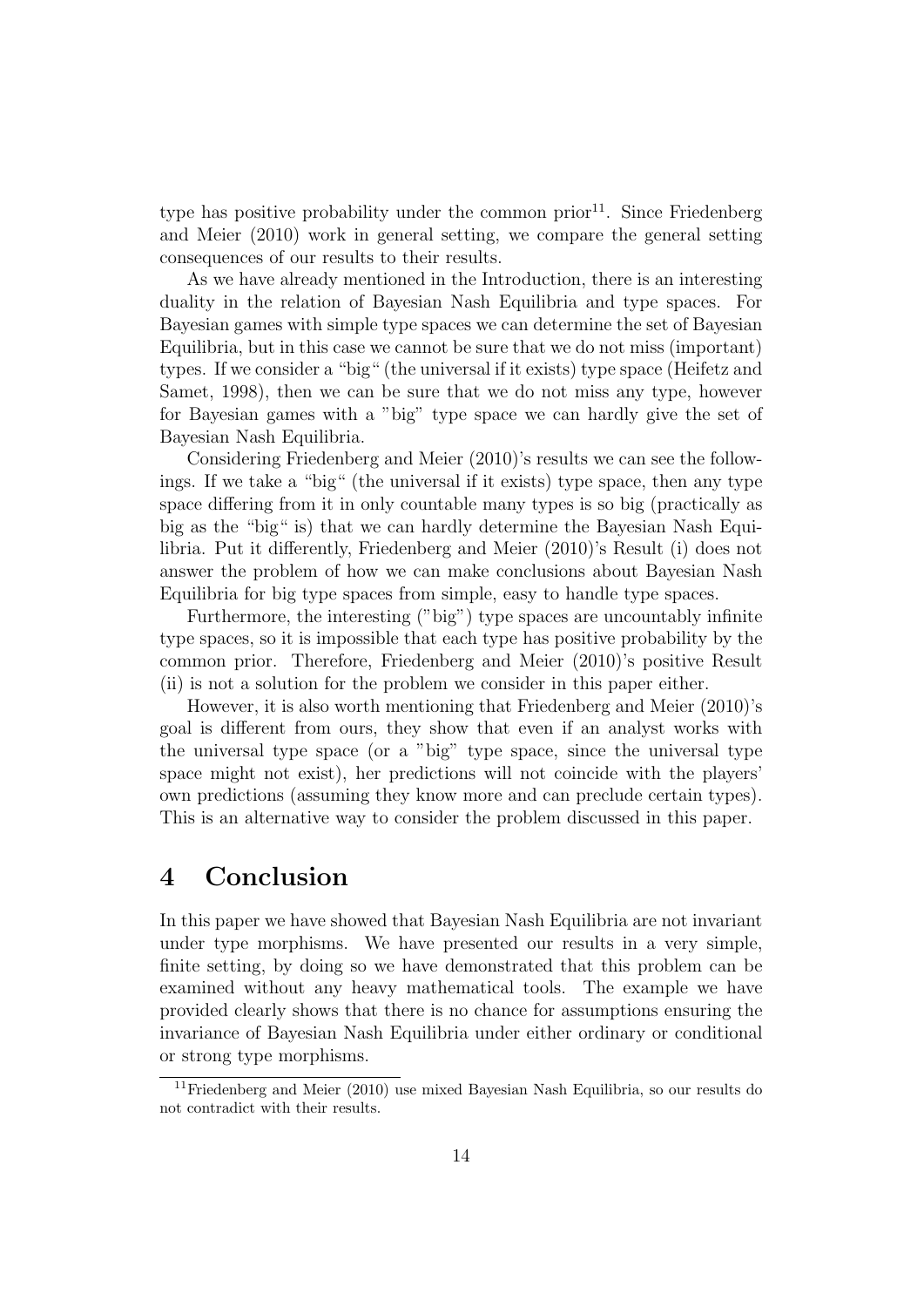Our conclusion is as follows: contrary to the notions of interim correlated and interim independent rationalizable actions which are invariant under ordinary and conditional type morphisms respectively (see (Dekel et al., 2007; Ely and Peski, 2006) respectively<sup>12</sup>, the Bayesian Nash Equilibrium is a problematic solution concept for incomplete information games.

## References

- Battigalli P, Siniscalchi M (1999) Hierarchies of conditional beliefs and interactive epistemology in dynamic games. Journal of Economic Theory 88:188–230
- Brandenburger A, Dekel E (1993) Hierarchies of beliefs and common knowledge. Journal of Economic Theory 59:189–198
- Dekel E, Fudenberg D, Morris S (2006) Topologies on types. Theoretical Economics 1:275–309
- Dekel E, Fudenberg D, Morris S (2007) Interim correlated rationalizability. Theoretical Economics 2:15–40
- Ely JC, Peski M (2006) Hierarchies of belief and interim rationalizability. Theoretical Economics 1:19–65
- Friedenberg A, Meier M (2010) The context of the game
- Friedenberg A, Meier M (2011) On the relationship between hierarchy and type morphisms. Economic Theory 46(3):377–399
- Harsányi J (1967-68) Games with incomplete information played by bayesian players part i., ii., iii. Management Science 14:159–182, 320–334, 486–502
- Heifetz A (1993) The bayesian formulation of incomplete information the non-compact case. International Journal of Game Theory 21:329–338
- Heifetz A, Samet D (1998) Topology-free typology of beliefs. Journal of Economic Theory 82:324–341
- Heifetz A, Samet D (1999) Coherent beliefs are not always types. Journal of Mathematical Economics 32:475–488
- Mas-Colell A, Whinston MD, Green JR (1995) Microeconomic Theory Oxford University Press, Oxford

 $^{12}$ Ely and Peski (2006) discuss only the two player case.